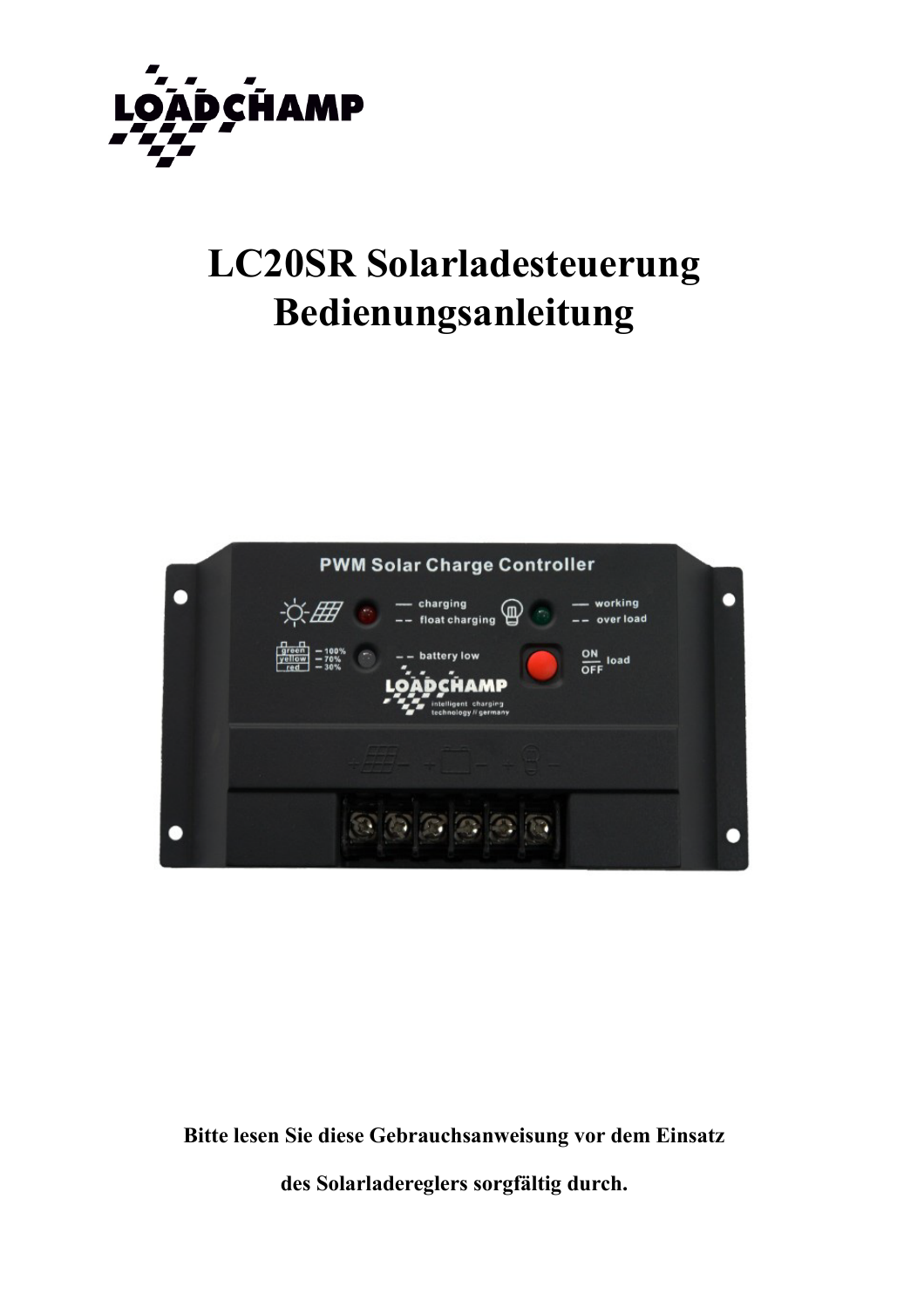# I Funktionen

1. Intuitive LED-Leuchten zeigen die aktuelle Batteriekapazität, sowie den Ladeund Entladestatus der Batterie.

2. Die Steuerung hat Schutzfunktionen für Überladung, Tiefentladung, Überspannung, Kurzschluss und Verpolung.

3. Der Tandemtyp der PWM-Ladung erhöht die Ladeeffizienz von 3% auf 6%, verglichen mit einer nicht-PWM-Ladung.

4. Die Werte zum Laden und Entladen wurden während der Produktion gesetzt (spezielle Faktoren müssen im Voraus mitgeteilt werden). Diese müssen Sie also nicht einstellen.

5. Es kann den Betriebsmodus der Leistungseinheit setzen.

- 6. USB-Ladefunktion (optional)
- 7. netzergänzend (optionale Funktion)
- 8. ausgerüstet mit einer Fernkommunikationsfunktion (optionale Funktion).
- 9. Schütz die Batterie vor einer Entladung bei Nacht.

## II Einrichtungsanleitung

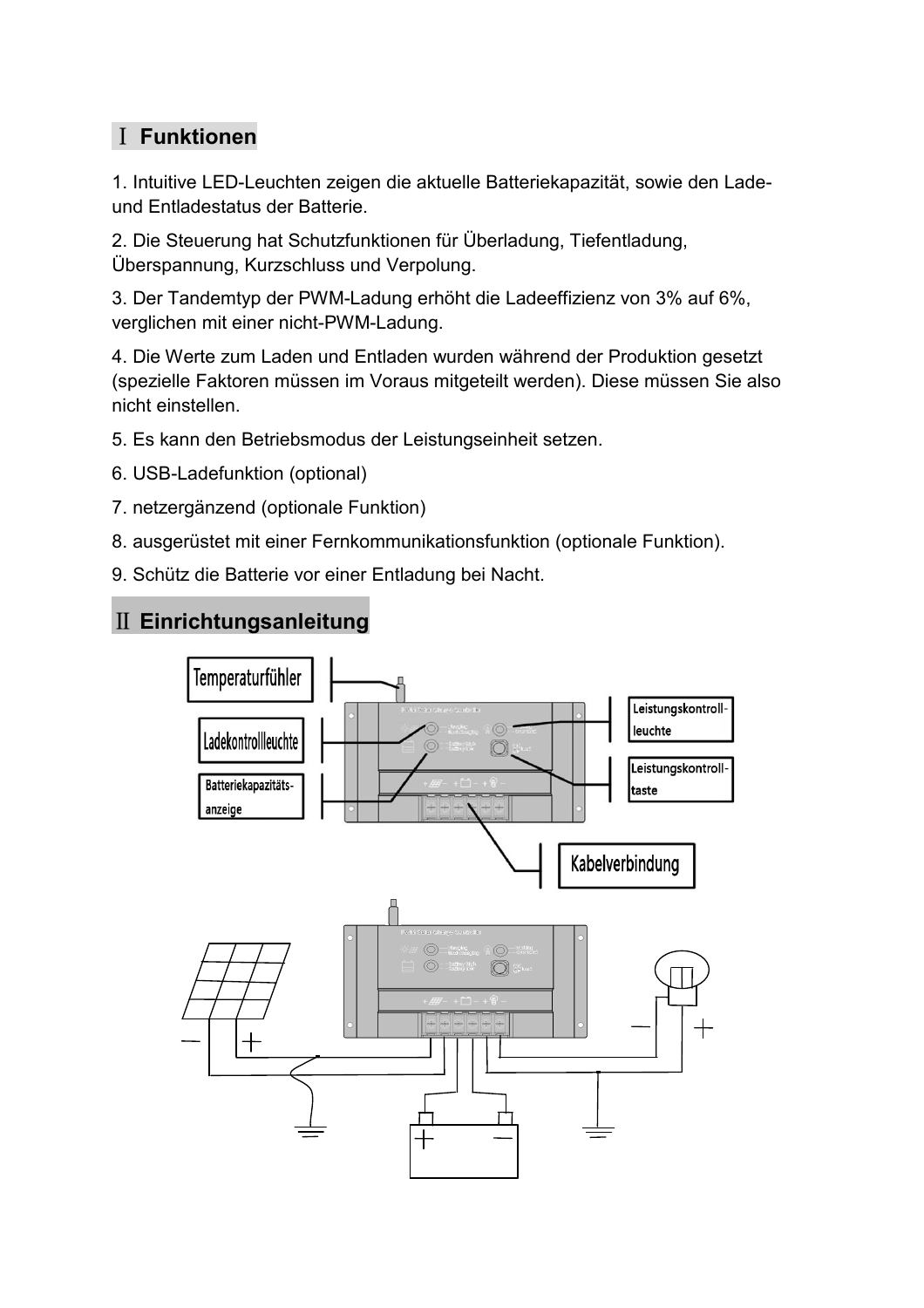| Symbol                   | Anzeige                        | <b>Status</b>       | <b>Beschreibung</b>                                                         |  |
|--------------------------|--------------------------------|---------------------|-----------------------------------------------------------------------------|--|
|                          | Lade-LED                       | aus                 | keine Ladung, keine Verbindung oder wenig<br>Sonnenschein                   |  |
|                          |                                | an                  | lädt oder erhöhtes Laden                                                    |  |
|                          |                                | blinkt              | Erhaltungsspannung, die Batterie<br>ist voll<br>geladen                     |  |
| g reen<br>ye llow<br>red | Batterie-<br>kapazität<br>LED. | grünes LED<br>an    | volle Batteriekapazität                                                     |  |
|                          |                                | gelbes LED<br>an    | normale Batteriekapazität                                                   |  |
|                          |                                | rotes LED an        | niedrige Batteriekapazität                                                  |  |
|                          |                                | rotes LED<br>blinkt | Tiefentladeschutz für die Batterie                                          |  |
|                          | Leistungs-<br>I ED             | an                  | Leistung an                                                                 |  |
|                          |                                | aus                 | Leistung aus                                                                |  |
|                          |                                | blinkt              | abgeschlossen,<br>der<br>Ladung<br>Ausschuss<br>Überladung oder Kurzschluss |  |

## III LED-Kontrollleuchten-Beschreibung

# **V** Montage

Montieren Sie den Solarladeregler nicht im Freien und nicht in Feuchträumen. Setzen Sie den Solarladeregler nicht direkter Sonneneinstrahlung und anderen Wärmequellen aus. Schützen Sie den Solarladeregler vor Verschmutzung und Nässe

Wählen Sie den Kabelguerschnitt der Anschlusskabel entsprechend den Nennströmen des Ladereglers; bei einer Kabellänge von 10 m z. B. 6 mm<sup>2</sup> für 10 A, 5 mm<sup>2</sup> für 8 A, 4 mm<sup>2</sup> für 6 A und 3 mm<sup>2</sup> für 5 A.

Es ist erforderlich, eine zusätzliche externe 20 A-Sicherung (nicht im Lieferumfang enthalten) am Batterieanschlusskabel nahe am Batteriepol anzubringen. Die externe Sicherung verhindert Kurzschlüsse auf den Leitungen.

Solarmodule erzeugen bei Lichteinfall Strom. Auch bei geringem Lichteinfall liegt die volle Spannung an. Solarmodul während der Installation vor Lichteinfall schützen, z. B. abdecken. Stellen Sie sicher, dass alle anzuschließenden Verbraucher ausgeschaltet sind. Dazu ggf. die Sicherung entnehmen.

### Blitzschutz:

Für Anlagen, die einem erhöhten Risiko von Überspannungsschäden ausgesetzt sind, empfehlen wir, zur Vermeidung von Ausfällen einen zusätzlichen externen Blitzschutz / Überspannungsschutz einzurichten.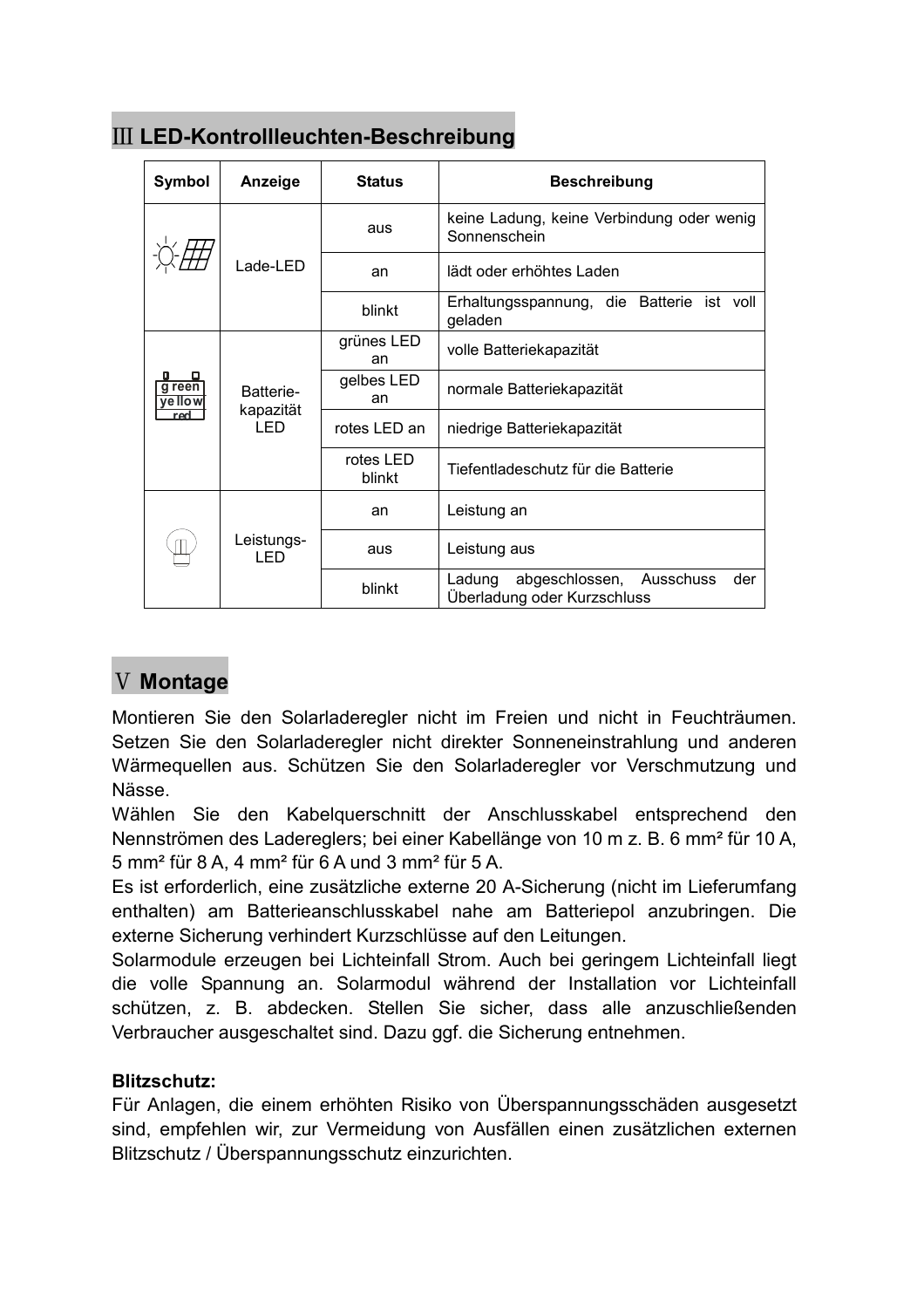#### Batterie anschließen:

Die Batterieanschlusskabel am Solarladeregler am mittleren Klemmenpaar (mit dem Batteriesymbol) anschließen. Batterieanschlusskabel + an den Pluspol der Batterie anschließen. Batterieanschlusskabel – an den Minuspol der Batterie anschließen.

#### Solarmodul anschließen:

Sicherstellen, dass das Solarmodul vor Lichteinfall geschützt ist (abdecken oder erst nach Sonnenuntergang anschließen). Sicherstellen, dass das Solarmodul den max. zulässigen Eingangsstrom nicht überschreitet. Zuerst Solarmodul-Anschlusskabel + am linken Klemmenpaar des Solarladereglers (mit dem Solarmodul-Symbol) anschließen, dann Anschlusskabel - Die Abdeckung vom Solarmodul entfernen.

#### Verbraucher anschließen:

Zuerst Verbraucheranschlusskabel + bus am rechten Klemmenpaar des Solarladereglers (mit dem Lampensymbol) anschließen, dann Anschlusskabel -minus. Sicherungen der Verbraucher einsetzen bzw. Verbraucher einschalten. Hinweise: Verbraucher, die nicht durch den Tiefentladeschutz des Solarladereglers abgeschaltet werden dürfen, z. B. Notlicht oder Funkverbindung, müssen direkt an die Batterie angeschlossen werden. Verbraucher mit einer Stromaufnahme, die größer als der Stromausgang ist, können direkt an die Batterie angeschlossen werden. Allerdings greift in diesem Fall der Tiefentladeschutz des Solarladereglers nicht. Außerdem müssen so angeschlossene Verbraucher separat abgesichert werden.

## **IV Lademodusbeschreibung und Einstellung**

- 1. Normaler Modus: Die Steuerung wird als PWM-Ladesteuerung ohne Lichtund Zeitfunktion genutzt. In diesem Modus läuft die Steuerung ohne spezielle Anforderungen.
- 2. Licht- und Zeitkontrollmodus: In diesem Modus beginnt die Steuerung die Ladung im Dunkeln und beendet sie gemäß den eingestellten Stunden (oder bei Sonnenaufgang).
- 3. Lichtkontrollmodus: Ist in dieser Einstellung die Spannung des Solarkollektors niedriger als 2,5 V (bei 24 V-Systemen; 5 V bei 48 V-Systemen; 10 V) startet die Ladung nach 10 Sekunden. Beträgt die Spannung des Solarkollektors mehr als 3,5 V (bei 24 V-Systemen; 7 V bei 48 V-Systemen; 14 V) endet die Ladung nach 10 Sekunden.

Einstellen des normalen Modus: Halten Sie die Taste gedrückt bis die Leistungskontrollleuchte zu blinken beginnt. Lassen Sie die Taste los, wenn die Leuchte 15 Mal geblickt hat. Dann beenden Sie die Einstellung des PWM-Modus. Die Steuerung wird diese Einstellung speichern. Bei einer Trennung der Verbindung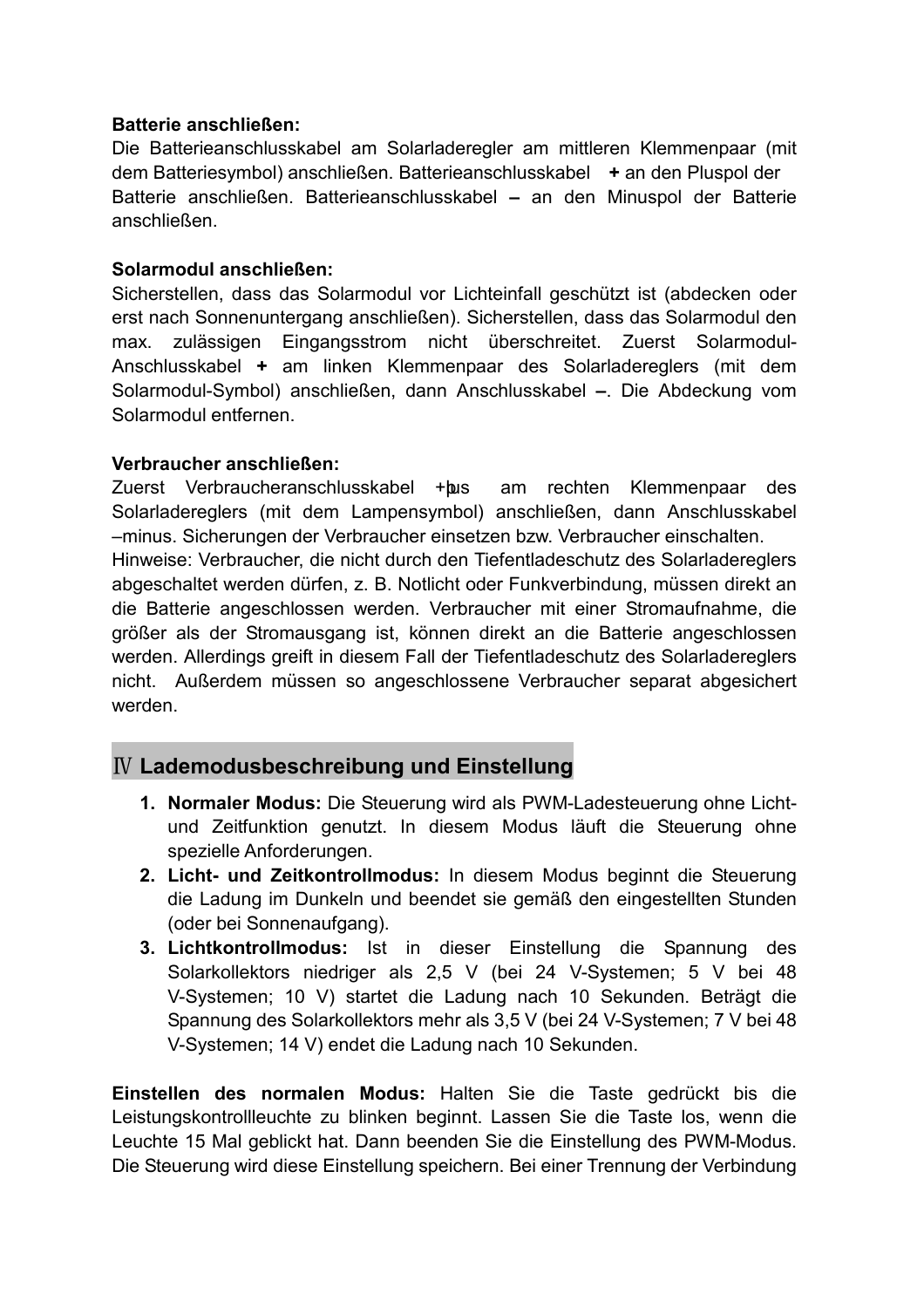bleiben die Einstellungen erhalten.

Einstellen des Lichtkontrollmodus: Halten Sie die Taste gedrückt bis die Leistungskontrollleuchte zu blinken beginnt. Lassen Sie die Taste los, wenn die Leuchte 14 Mal geblickt hat. Dann beenden Sie die Einstellung des Lichtmodus. Die Steuerung wird diese Einstellung speichern. Bei einer Trennung der Verbindung bleiben die Einstellungen erhalten.

Einstellen des Licht- und Zeitkontrollmodus: Halten Sie die Taste gedrückt bis Leistungskontrollleuchte zu blinken beginnt. Einmal blinken die der Leistungskontrolleuchte heißt, dass der Ladezeit eine weitere Stunde hinzugefügt wird. Lassen Sie die Taste los, wenn Sie Ihre Einstellzeit (1-13 Stunden) erreicht haben. Dann beenden Sie die Einstellung des Licht- und Zeitkontrollmodus. Die Steuerung wird diese Einstellung speichern. Bei einer Trennung der Verbindung bleiben die Einstellungen erhalten.

Manuelles starten und beenden des Ladevorgangs: Wenn Sie die Taste einmal kurz drücken, beenden Sie die Ladung. Die Ladung kann erneut gestartet werden, wenrSie die Taste nach Beendigung erneut kurz drücken. Wenn Sie den Licht - und Zeitkontrollmodus eingestellt haben, wird die Ladung nach dem Starten gemäß der eingestellten Zeit oder mit dem nächsten Sonnenaufgang beendet.

Lademodusprüfung: Halten Sie die Taste 2 bis 4 Sekunden gedrückt und lassen Sie sie dann los. Die Leistungskontrollleuchte wird blinken und dann aufhören. Die Anzahl des Blinkens zeigt Ihnen den Betriebsmodus. 1 bis 13 mal blinken: Lichtund Zeitkontrollmodus, 14 mal blinken: Lichtkontrollmodus; 15 mal blinken: PWM-Lademodus.

## V Fehlerbehebung

- 1. Leistungskontrollleuchte blinkt: Die Ausgabe der Steuerung ist überladen oder hat einen Kurzschluss. Nach Entfernung der überschüssigen Ladung wird die Steuerung den Überladungsschutz innerhalb von zwei Minuten ausschalten.
- 2. Ladekontrollleuchte ist aus: Keine Verbindung zu den Solarkollektoren. Bitte überprüfen Sie, ob die Verbindung richtig und stabil ist.
- 3. Batteriekapazitätsanzeige ist aus: Bitte überprüfen Sie, ob die Verbindung zu den Solarkollektoren, der Batterie und der Leistungseinheit richtig ist.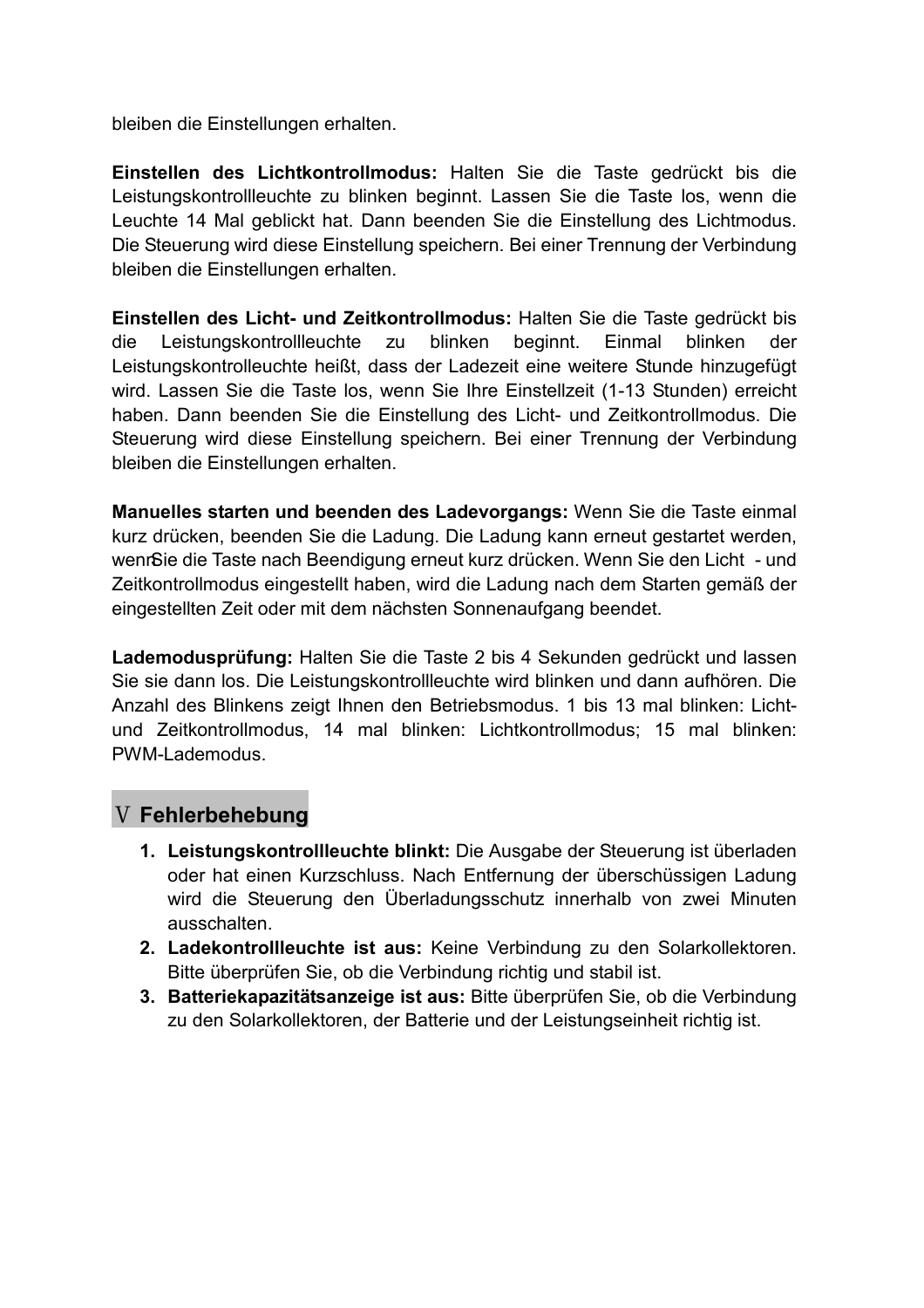# **Technische Daten**

| <b>TYP</b>                                 | LC <sub>20</sub> SR                       | <b>TYP</b>                             | <b>LC20SR</b>                              |
|--------------------------------------------|-------------------------------------------|----------------------------------------|--------------------------------------------|
| Systemspannung                             | 12V/24V                                   | Leerlaufverlust                        | $<$ 13 $mA$                                |
| Leerlaufspannung                           | $50V$                                     | Spannungsabfall im<br>Ladekreislauf    | < 0.2V                                     |
| Lade- und Entlade-<br>Bemessungsstrom      | 20A                                       | Spannungsabfall im<br>Entladekreislauf | < 0.1V                                     |
| Boost Ladespannung                         | 14.4V/28.8V                               | Temperaturausgleich                    | $-4$ mv/Batterie/ $°C$                     |
| Ladeendspannung                            | 13.8V/27.6V                               | Kabeldurchmesser                       | $\epsilon$ 6mm <sup>2</sup>                |
| Tiefentladeschutz                          | 11.2V/22.4V                               | Montage-Größe                          | Φ4mm-159mm*68mm                            |
| Wiedereinschaltspannung                    | 12.6V/25.2V                               | Abmessung                              | 168mm*88mm*34mm                            |
| Lademodus                                  | <b>PWM</b>                                | Lagertemperatur                        | $-35^{\circ}\text{C} - 70^{\circ}\text{C}$ |
|                                            | Abgabe >23A und 60s<br>oder               | Betriebstemperatur                     | $-25^{\circ}\text{C} - 60^{\circ}\text{C}$ |
| Abgabe Überladung und<br>Kurzschlussschutz | >29A und 15s<br>Überladungsschutz<br>oder | Feuchtigkeitsbedingungen               | ≤90%                                       |
|                                            | >40A Kurzschluss                          | Gewicht                                | 275g                                       |



#### **Hinweis zum Umweltschutz**

Diese Produkt darf am Ende seiner Lebensdauer nicht über den normalen Hausabfall entsorgt werden, sondern muss an einem Sammelpunkt für das Recycling von elektrischen und elektronischen Geräten abgegeben werden. Das Symbol auf dem Produkt, der Gebrauchsanleitung oder der Verpackung weist darauf hin.

Loadchamp Kiriazis & Papazis Gbr Fahrlachstr 14 68165 Mannheim Germany www.loadchamp.de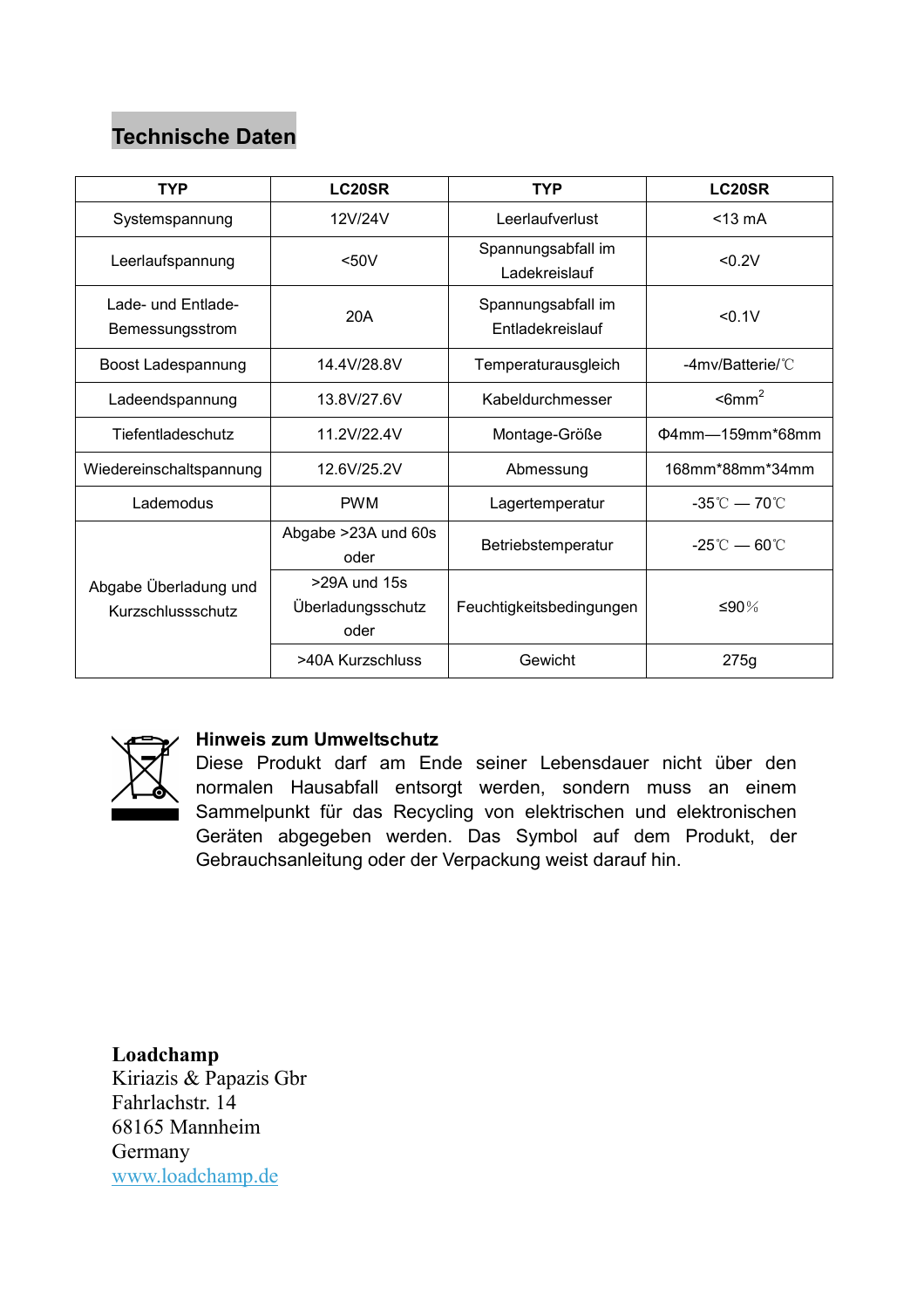

# **LC20SR Solar Charge Controller User's Manual**



Plase read this manual carefully before you use this product.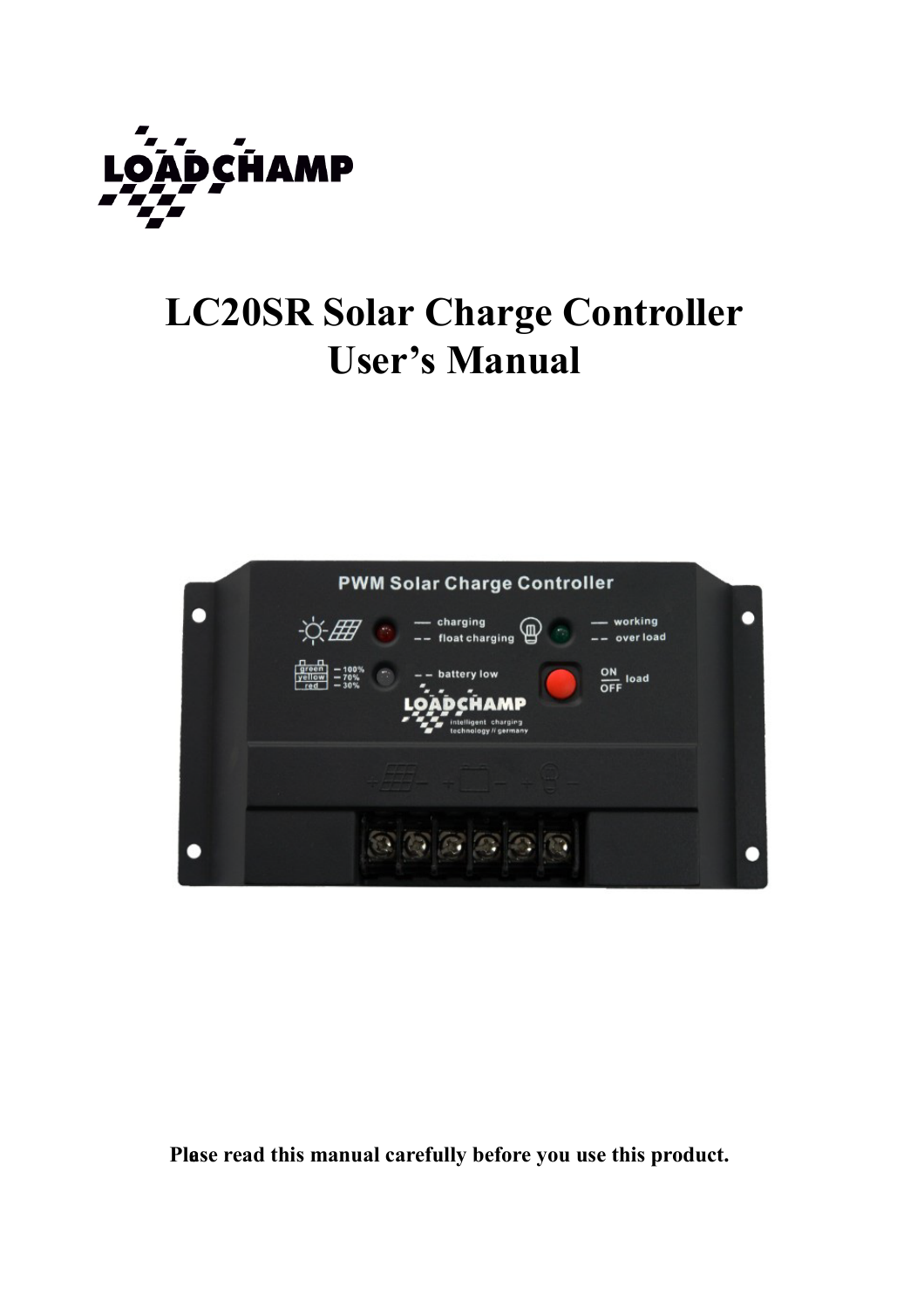## I Features

1. Intuitionistic LED indicators show the current system battery capacity, charging and discharging state of the battery.

2. Having the protection functions as overcharging, over discharging, overload, short-circuit and reversed connection.

3. Tandem type PWM charging makes the charging efficiency increase by 3% to 6%, compared with non-PWM charging.

4. The parameters of charging and discharging have been set during the production (special parameters need to be told in advance), so no need to adjust the parameters.

5. It can set the working mode of the load.

- 6. USB charging function (optional).
- 7. Grid-complementary (optional function)
- 8. Remote telecommunications function equipped (optional function).
- 9. Prevent battery from discharging to battery at night.

## II Installation explanation

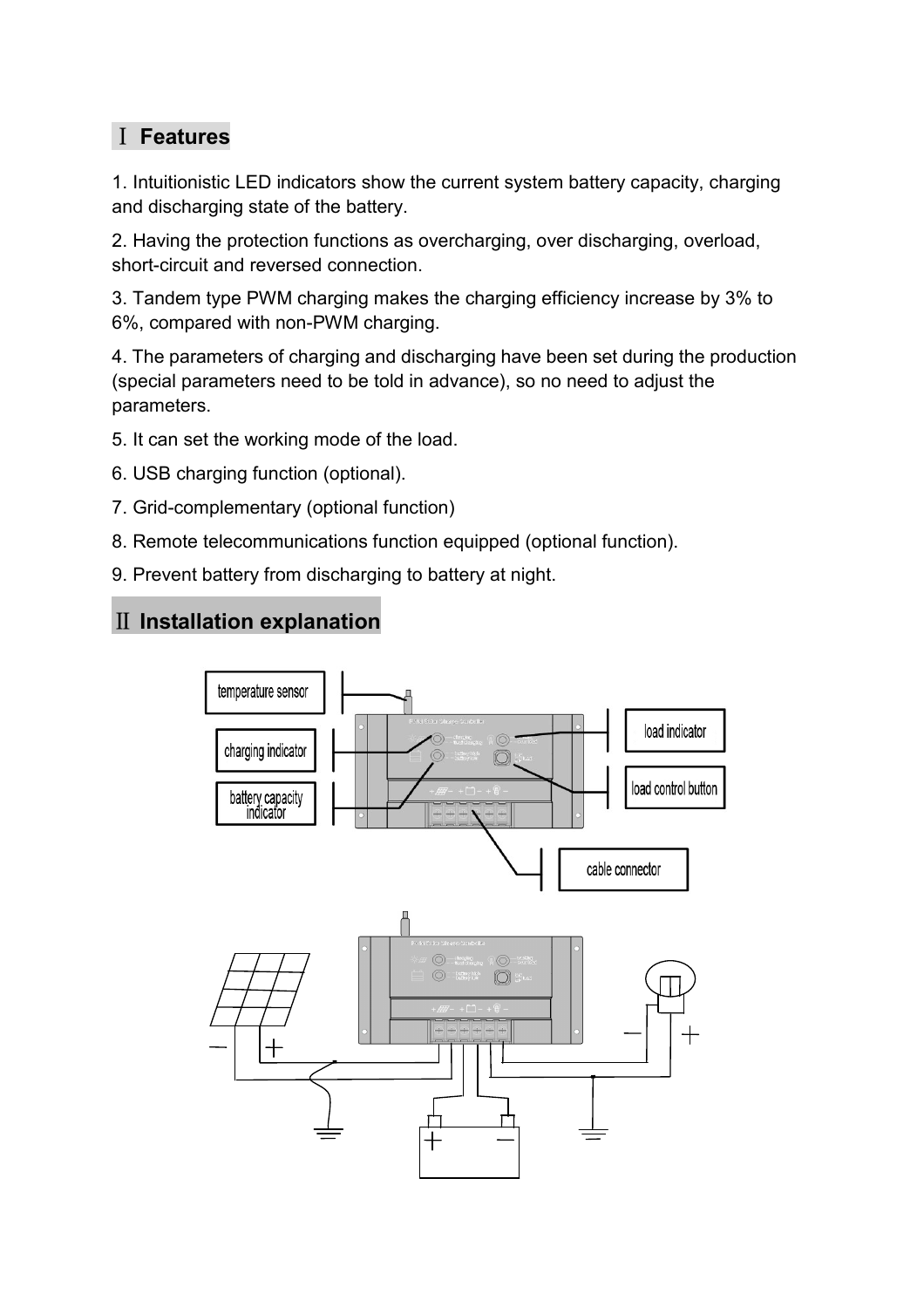| icon            | indicator                          | state                 | instruction                                                     |  |
|-----------------|------------------------------------|-----------------------|-----------------------------------------------------------------|--|
|                 | Charging<br>I FD                   | off                   | not charging, no connecting of solar panels<br>or weak sunshine |  |
|                 |                                    | on                    | charging, or elevated charging                                  |  |
|                 |                                    | flickering            | float charging, battery charged full                            |  |
| reer<br>ve llow | <b>Battery</b><br>capacity<br>I ED | green led on          | battery capacity full                                           |  |
|                 |                                    | yellow led on         | battery capacity normal                                         |  |
|                 |                                    | red led on            | battery capacity low                                            |  |
|                 |                                    | red led<br>flickering | low voltage protection for battery                              |  |
|                 | Load LED                           | <sub>on</sub>         | load on                                                         |  |
|                 |                                    | off                   | load off                                                        |  |
|                 |                                    | flickering            | Load closed, output overload or short-circuit.                  |  |

# **III LED indicators instruction**

## IV load working mode instruction and setting

1. Normal mode: controller is used as PWM charging controller without lighting and timer function. Controller is at this mode without special request.

2. Lighting and timer controlling mode: At this mode, the controller will start the load after darkness and will close the load after setting hours (or sunrise).

3. Lighting control mode: At this mode, when the solar panels voltage is lower than 2.5V (for 24V system, 5V. for 48V system, 10V), controller will start the load after 10 seconds. When the solar panels voltage is higher then 3.5V (for 24V system, 7V. for 48V system, 14V), controller will close the load after 10 seconds.

Normal mode setting: Press the button until the load LED indicator starts flickering, and release the button when it flickers 15 times. Then you finish the setting for PWM mode. The controller will preserve this setting and disconnect the connecting will not lose the setting.

Lighting control mode, setting: press the button until the load LED indicator starts flickering, and release the button when it flickers 14 times. Then you finish the setting for lighting mode. The controller will preserve this setting and disconnect the connecting will not lose the setting.

Lighting and timer controlling mode: press the button until the load LED starts flickering. The load indicator flickers one time means the load working times adding one hour. Release the button when it reaches your setting hour (1-13h). Then you finish the setting for lighting and timer controlling mode. The controller will preserve this setting and disconnect the connecting will not lose the setting.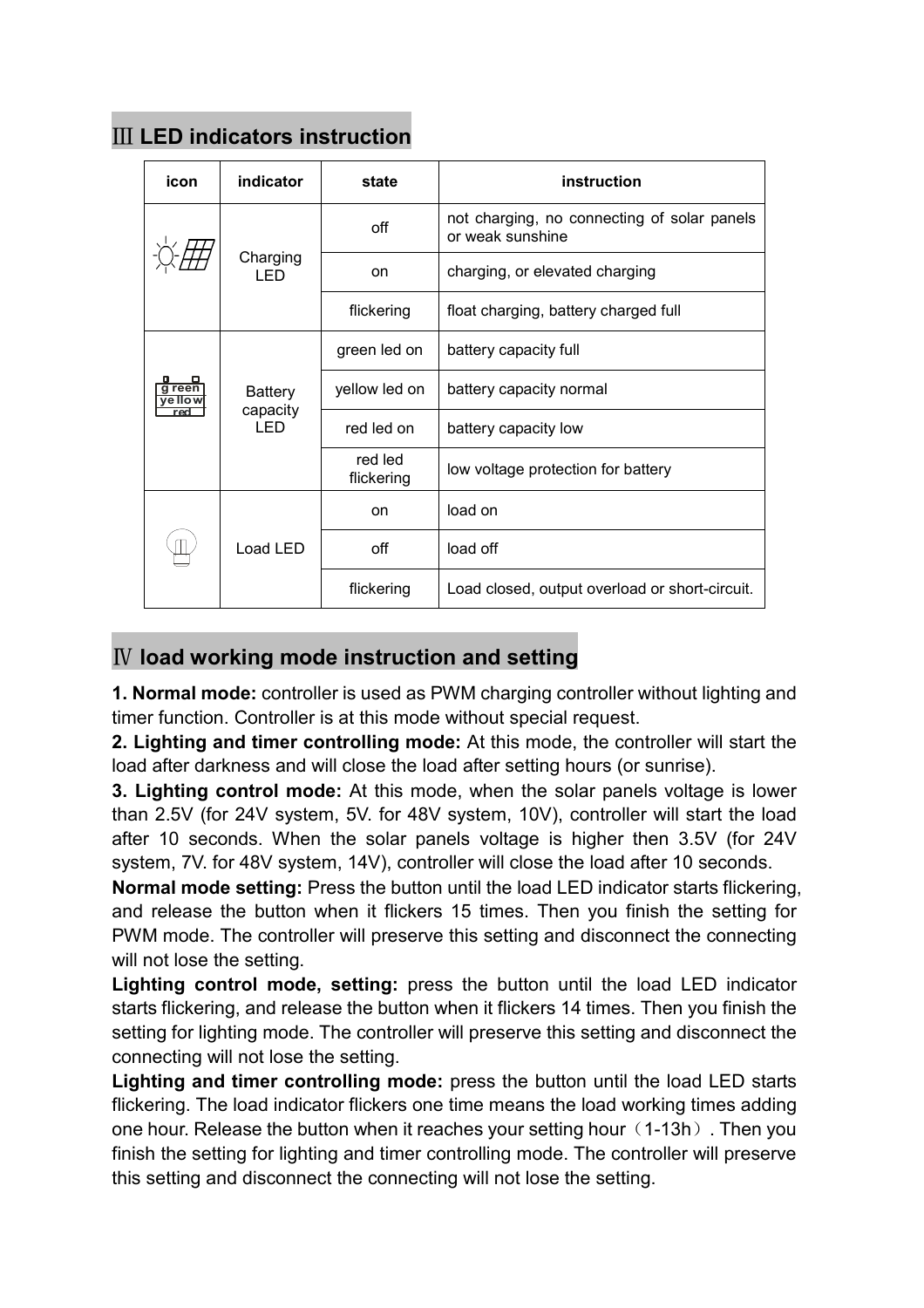Opening and closing load by manual: Pressing the button once shortly will close the load, and the load can be started again when you press the button shortly when the load is off. After starting the load, and when the working mode is lighting and timer controlling mode, the load will be closed after setting time or the next sunrise.

Load working mode checking: Press the button 2 to 4 seconds and then release it, the load indicator will flicker and then stop flickering. The flickering times represent the working mode. Flickering 1 to 13 times means lighting and timer controlling mode; flickering 14 times means lighting control mode; flickering 15 times means PWM working mode.

## V Breakdown disposal

1. Load LED indicator flickering: the output of the controller is overload or short-circuit. After removing the redundant load, the controller will eliminate the overload protection within two minutes.

2. Charging LED indicator off: no connecting of the solar panels. Please check whether the connection is right and firm.

3. Battery capacity LED indicator off: Please check whether the connection of the solar panels, battery and load is right.

## **VI Quality Assurance**

1. Quality assurance should be carried out according to the following rules:

• the product is guaranteed of replacement, returning and repairing within 7 days after Sale

- the product is guaranteed of replacement and repairing within 1 month after sale.
- the product is guaranteed of repairing within 12 months after sale.

2. If it is not possible to identify the using date of the controller, we would refer to the ex-work date, and prescribe 18 months as the warranty period. We need to charge beyond the warranty period. The controller can be repaired for life no matter when and where you use it.

3. If the controller is damaged by the following causes, we need to charge even if it is in the quarantee period:

• do not operate according to the user's manual.

use the controller under the condition which is beyond the using standard and technical requirements.

• Repair by yourself or reform by yourself.

• the inappropriate environmental condition which can cause the breakdown and aging of the apparatus.

• improper carrying or storage.

• Regarding to the service of replacement, returning and repairing, you need to retreat the product to our company, and we decide whether to replace or repair after we make clear who should be responsible.

4. We will not note if there is any change of this product.